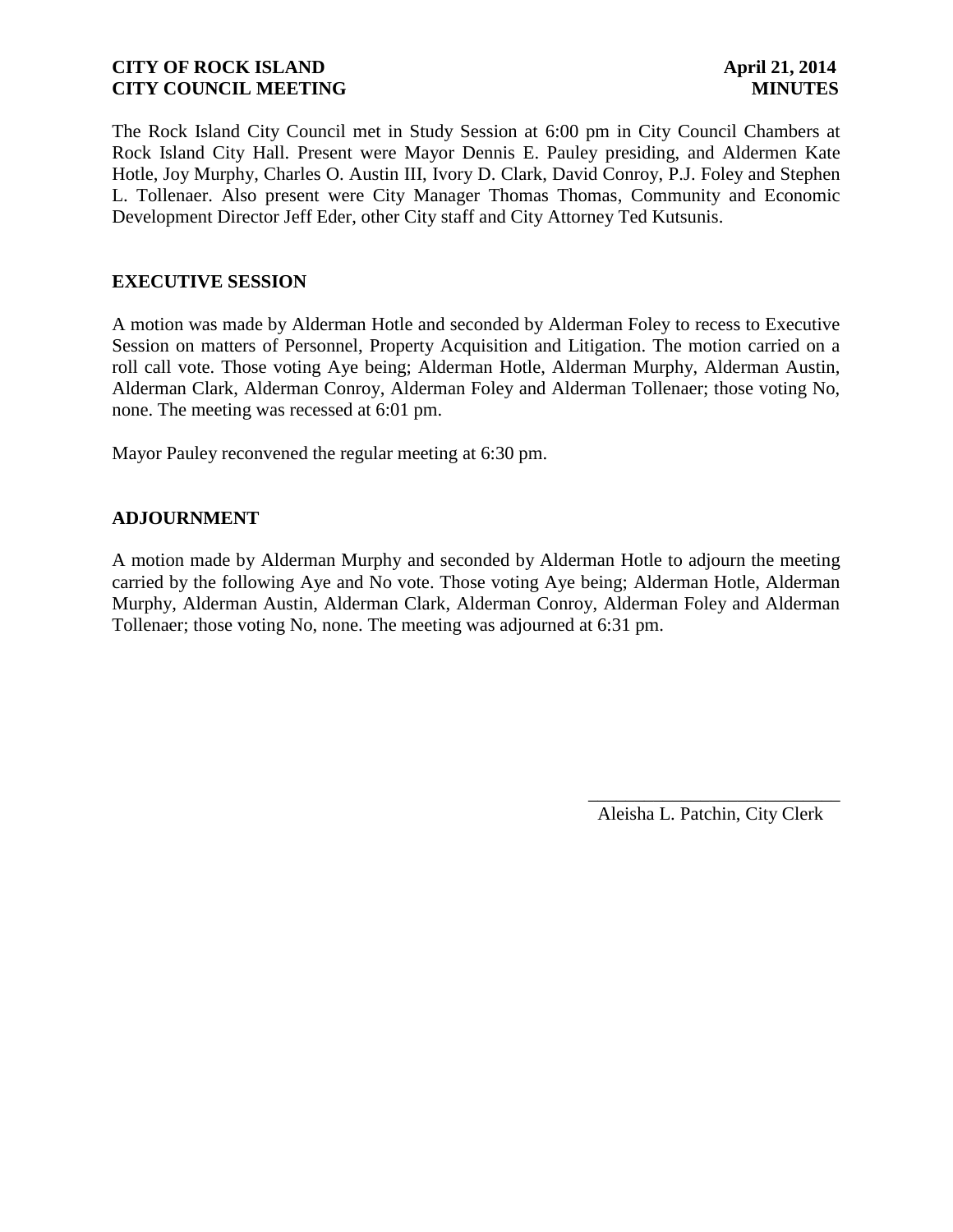Rock Island City Council met in regular session at 6:45 pm in Council Chambers of Rock Island City Hall. Present were Mayor Dennis E. Pauley presiding, and Aldermen Kate Hotle, Joy Murphy, Charles O. Austin III, Ivory D. Clark, David Conroy, P.J. Foley and Stephen L. Tollenaer. Also present were City Manager Thomas Thomas and City Attorney Ted Kutsunis.

## Introductory Proceedings

Mayor Pauley called the meeting to order and led in the Pledge of Allegiance. Alderman Clark gave the Invocation.

## Agenda Item #5 **Minutes of the meeting of April 14, 2014.**

A motion was made by Alderman Foley and seconded by Alderman Hotle to approve the minutes of the meeting of April 14, 2014 as printed. The motion carried by the following Aye and No vote; those voting Aye being; Alderman Hotle, Alderman Murphy, Alderman Austin, Alderman Clark, Alderman Conroy, Alderman Foley and Alderman Tollenaer; those voting No, none.

## Agenda Item #6 **Update Rock Island by Mayor Pauley.**

Mayor Pauley stated that on Saturday, April 26<sup>th</sup>, the KeyStone Neighborhood Association will be hosting an Urban Garden Fair at St. John's Lutheran Church,  $45017<sup>th</sup>$  Avenue from 9:00 am to 12:00 pm. Join us for a fun morning of learning, interacting, and networking with neighbors and friends from throughout Rock Island! Mayor Pauley commented that this event is open to the general public & free of charge! For further information, please contact KeyStone President Joshua Schipp by phone [\(309\) 738-6536](mailto:309)%20738-6536) or by email schipp.joshua@gmail.com.

Mayor Pauley advised that on Saturday, April  $26<sup>th</sup>$ , come to Longview Park for the Spring Community Garage Sale. Shop over 6,000 square feet of toys, trinkets, furniture, home décor, books, clothes, antiques and much more from 8:00 am to 2:00 pm.

Mayor Pauley stated that the Keep Rock Island Beautiful Downtown Clean Up will be on Saturday, April 26, 2014. Everyone participating will meet at the City Parking Ramp located at  $17<sup>th</sup>$  Street and  $3<sup>rd</sup>$  Avenue at 8:00 am. To register, please contact Keep Rock Island Beautiful at (309) 786-1334 or keepribeautiful@att.net.

Mayor Pauley advised that the Rock Island Police Department wants to remind motorists that the use of a handheld electronic devices while operating a motor vehicle is a violation of the Illinois Vehicle Code as well as the Ordinances of the City of Rock Island. The U.S. Department of Transportation has declared April 2014 as "National Distracted Driving Awareness Month". Mayor Pauley advised that to prevent distracted driving, motorists are urged to; turn off electronic devices and put them out of reach before starting to drive; be good role models for young drivers and set a good example; speak up when you are a passenger and your driver uses an electronic device while driving; and always wear your seat belt.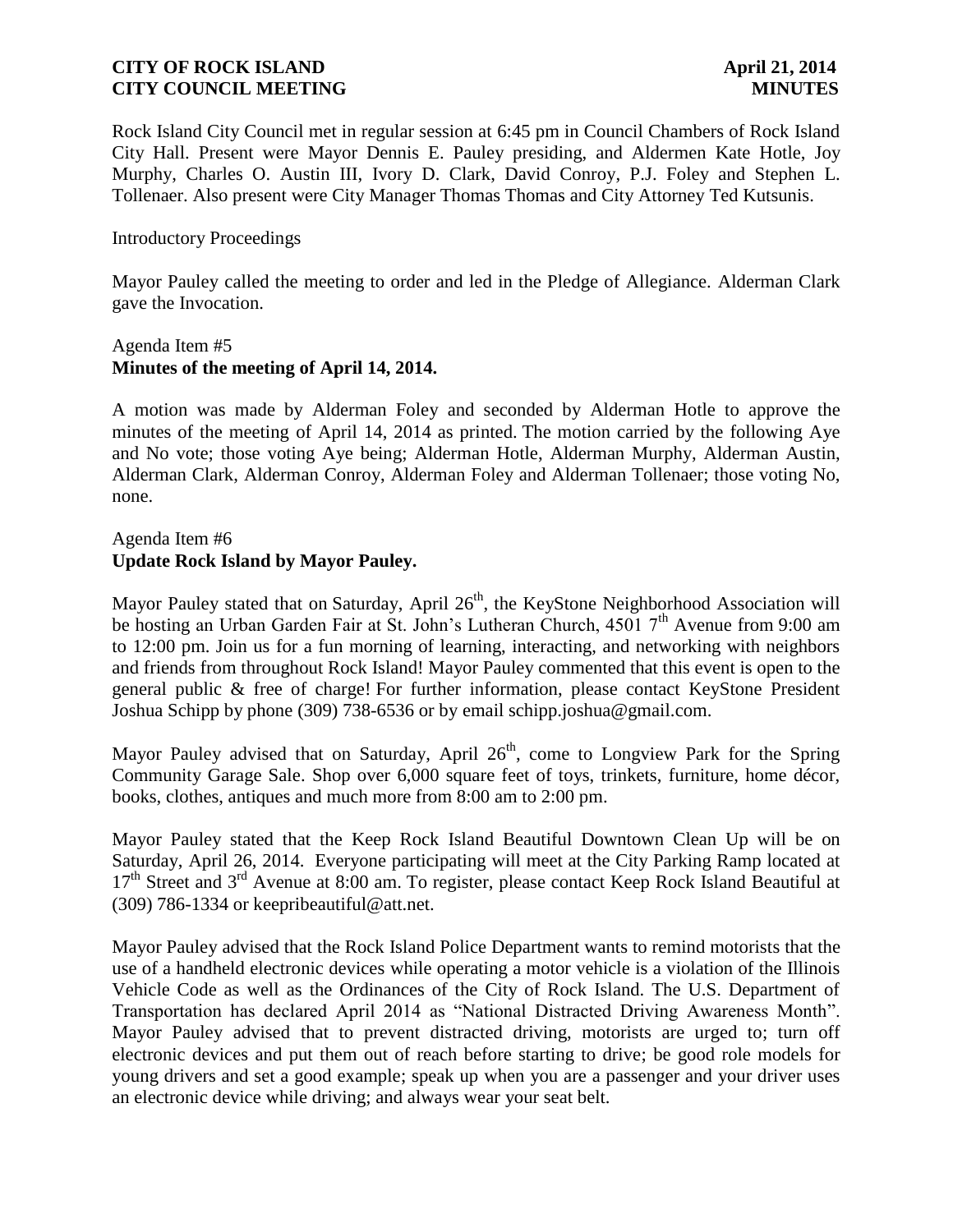Mayor Pauley stated that the Rock Island Police Department is committed to reducing traffic injuries and improving traffic safety upon our roadways. The Police Department has begun a series of patrol assignments, utilizing a combination of traditional and innovative strategies that focus on combating distracted driving.

# Agenda Item #7

## **Proclamation declaring April 25, 2014 as Arbor Day.**

Mayor Pauley read the proclamation. Public Works Director Randy Tweet thanked the Mayor and Council for the proclamation. Mr. Tweet advised that a tree is always planted as part of Arbor Day and in recognition of the City being a tree city. Mr. Tweet added that the Mayor always assists with this endeavor. Mr. Tweet commented that this year, a tree will be planted at Frances Willard School on Friday, April 25, 2014 at 9:00 am.

# Agenda Item #8 **Proclamation declaring Saturday, April 26, 2014 as Keep Rock Island Beautiful Day.**

Mayor Pauley read the proclamation. Paul Hansen, Executive Director of Keep Rock Island Beautiful thanked the Mayor and Council for the proclamation. Mr. Hansen invited everyone to the Downtown Cleanup on Saturday, April  $26<sup>th</sup>$  at 8:00 am at the parking ramp. Mr. Hansen thanked the Mayor, City Council and community for all of their support in keeping Rock Island beautiful.

# Agenda Item #9 **Proclamation declaring the month of May as Motorcycle Awareness Month.**

Mayor Pauley read the proclamation. Greg Dorr and Beth Dorr of the Blackhawk A.B.A.T.E. Chapter of Illinois accepted the proclamation and thanked the Mayor and Council for the proclamation. Mr. Dorr stated that the Motorcycle Awareness Run will be held on May  $3<sup>rd</sup>$  at 10:00 am at West High School.

## Agenda Item #10 **Proclamation declaring May 2014 as Building Safety Month.**

Mayor Pauley read the proclamation. Chief Building Official Tom Ayers accepted the proclamation. Mr. Ayers thanked the Mayor and Council for the proclamation and stated that Thursday is the President of Regional Building Officials Association. Mr. Ayers advised that he will be happy to state that Rock Island has recognized this and will encourage other communities to do the same. Mr. Ayers advised that a lot of people in the community really care to make this a great community and this is another evidence of that.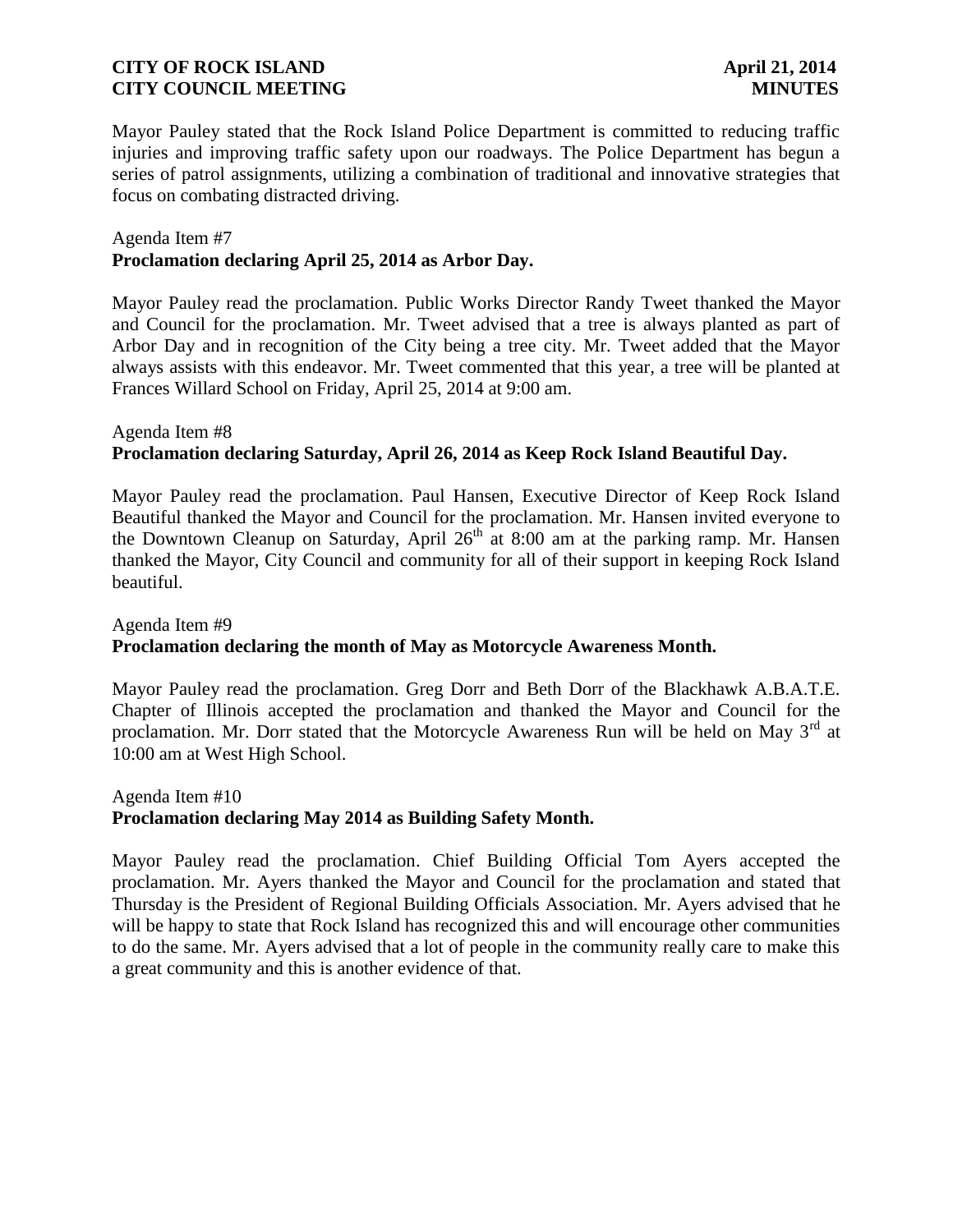# Agenda Item #11

**A Special Ordinance establishing a no parking zone on the south side of 11th Avenue between 6th and 7th Streets**.

It was moved by Alderman Clark and seconded by Alderman Austin to consider, suspend the rules and pass the ordinance. The motion carried by the following Aye and No vote; those voting Aye being; Alderman Hotle, Alderman Murphy, Alderman Austin, Alderman Clark, Alderman Conroy, Alderman Foley and Alderman Tollenaer; those voting No, none.

# Agenda Item #12 **CLAIMS**

It was moved by Alderman Austin and seconded by Alderman Hotle to accept the following reports and authorize payments as recommended. The motion carried by the following Aye and No vote; those voting Aye being; Alderman Hotle, Alderman Murphy, Alderman Austin, Alderman Clark, Alderman Conroy, Alderman Foley and Alderman Tollenaer; those voting No, none.

a. Report from the Public Works Department regarding payment in the amount of \$10,153.31 to Brandt Construction Company for an emergency water main repair on  $4<sup>th</sup>$ Avenue and  $17<sup>th</sup>$  Street.

b. Report from the Public Works Department regarding payment in the amount of \$10,263.95 to Brandt Construction Company for an emergency water main repair at 2733  $5^{\text{th}}$  Avenue.

c. Report from the Public Works Department regarding payment in the amount of \$10,436.08 to Langman Construction, Inc. for an emergency water main repair at  $17<sup>th</sup>$ Street and 21<sup>st</sup> Street.

d. Report from the Public Works Department regarding payment in the amount of \$12,020.58 to Miller Trucking and Excavating for an emergency water main repair at  $44<sup>th</sup>$ Street and 22<sup>nd</sup> Avenue.

e. Report from the Public Works Department regarding payment #6 in the amount of \$31,857.14 to Gilbane Building Company for pre-construction services provided for the Rock Island Police Station project.

f. Report from the Public Works Department regarding payment #5 in the amount of \$36,638.90 to Brandt Construction Company for the  $23<sup>rd</sup>$  Avenue Reconstruction:  $12<sup>th</sup>$  to 17<sup>th</sup> Street project.

#### Agenda Item #13

**Claims for the week of April 11 through April 17 in the amount of \$953,541.86 and Payroll for the weeks of March 31 through April 13 in the amount of \$1,939,854.73.**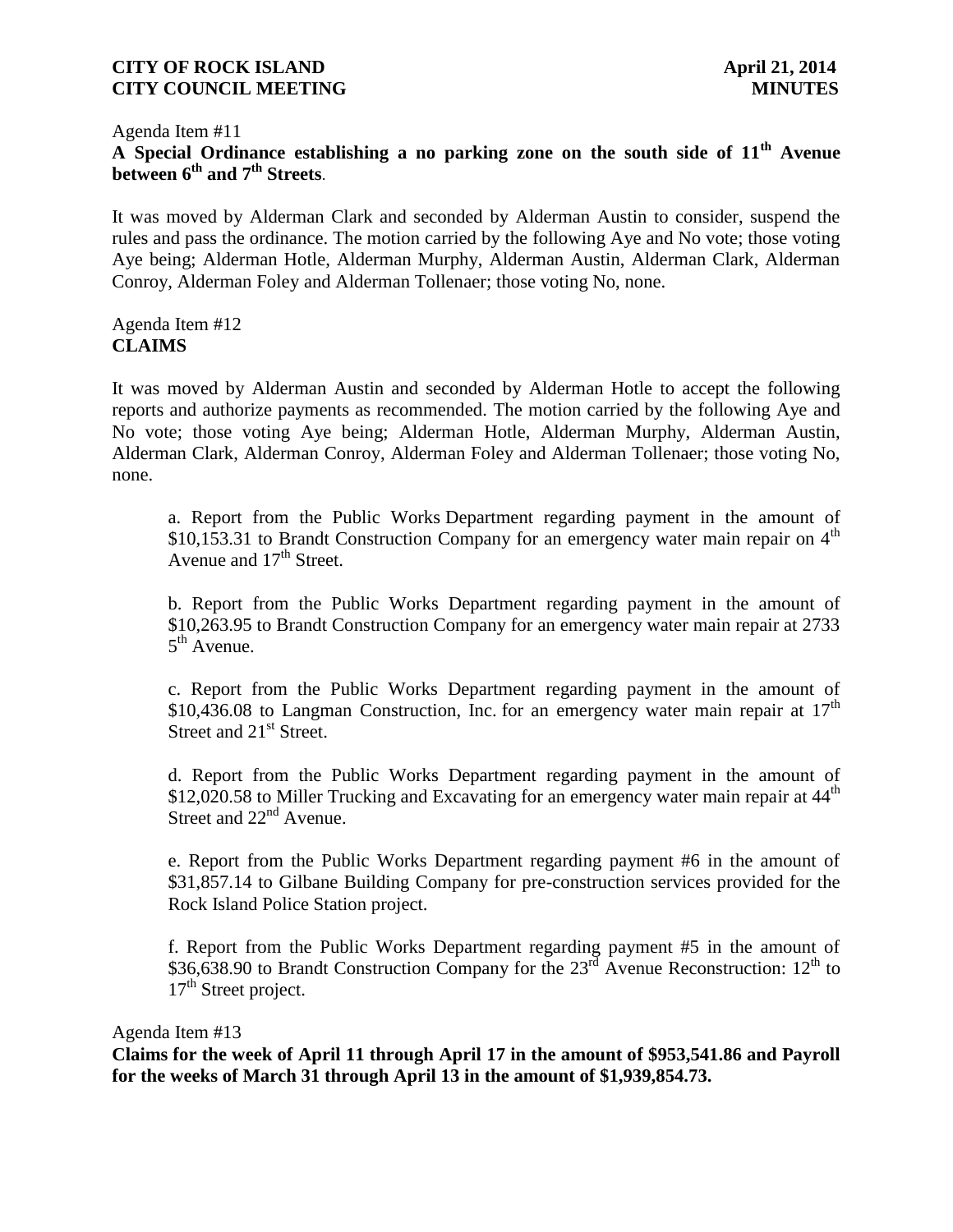Alderman Hotle moved and Alderman Conroy seconded to allow the claims and payroll. The motion carried by the following Aye and No vote; those voting Aye being; Alderman Hotle, Alderman Murphy, Alderman Austin, Alderman Clark, Alderman Conroy, Alderman Foley and Alderman Tollenaer; those voting No, none.

#### Agenda Item #14

# **Report from the Community and Economic Development Department regarding a bid from the Arc of the Quad Cities to purchase City owned property at 1730 8th Avenue in the amount of \$12,500.00 plus closing costs**.

It was moved by Alderman Austin and seconded by Alderman Clark to accept the bid as recommended, pending a review by the Historic Preservation Commission, authorize the City Manager to execute the contract documents and refer to the City Attorney for an ordinance.

Mayor Pauley commented that on this particular issue the Mayor will also vote.

The motion then carried by the following Aye and No vote; those voting Aye being; Alderman Hotle, Alderman Murphy, Alderman Austin, Alderman Clark, Alderman Conroy, Alderman Foley, Alderman Tollenaer and Mayor Pauley; those voting No, none.

#### Agenda Item #15

# **Report from the Fire Department regarding a proposal for the purchase of one Zoll X Series Manual Monitor/Defibrillator from Zoll Medical Corporation in the amount of \$15,384.60.**

Alderman Foley moved and Alderman Conroy seconded to approve the proposal as recommended, authorize purchase and authorize the City Manager to execute the contract documents.

Alderman Austin inquired as to whether this will bring every station up to the same and top standard. Fire Chief Fobert stated yes.

The motion then carried by the following Aye and No vote; those voting Aye being; Alderman Hotle, Alderman Murphy, Alderman Austin, Alderman Clark, Alderman Conroy, Alderman Foley and Alderman Tollenaer; those voting No, none.

#### Agenda Item #16

## **Report from the Public Works Department regarding bids for the 2014 Weed Control Spraying Program, recommending the bid be awarded to Midwest Lawns LLC in the amount of \$15,210.00.**

It was moved by Alderman Murphy and seconded by Alderman Hotle to award the bid as recommended and authorize the City Manager to execute the contract documents. The motion carried by the following Aye and No vote; those voting Aye being; Alderman Hotle, Alderman Murphy, Alderman Austin, Alderman Clark, Alderman Conroy, Alderman Foley and Alderman Tollenaer; those voting No, none.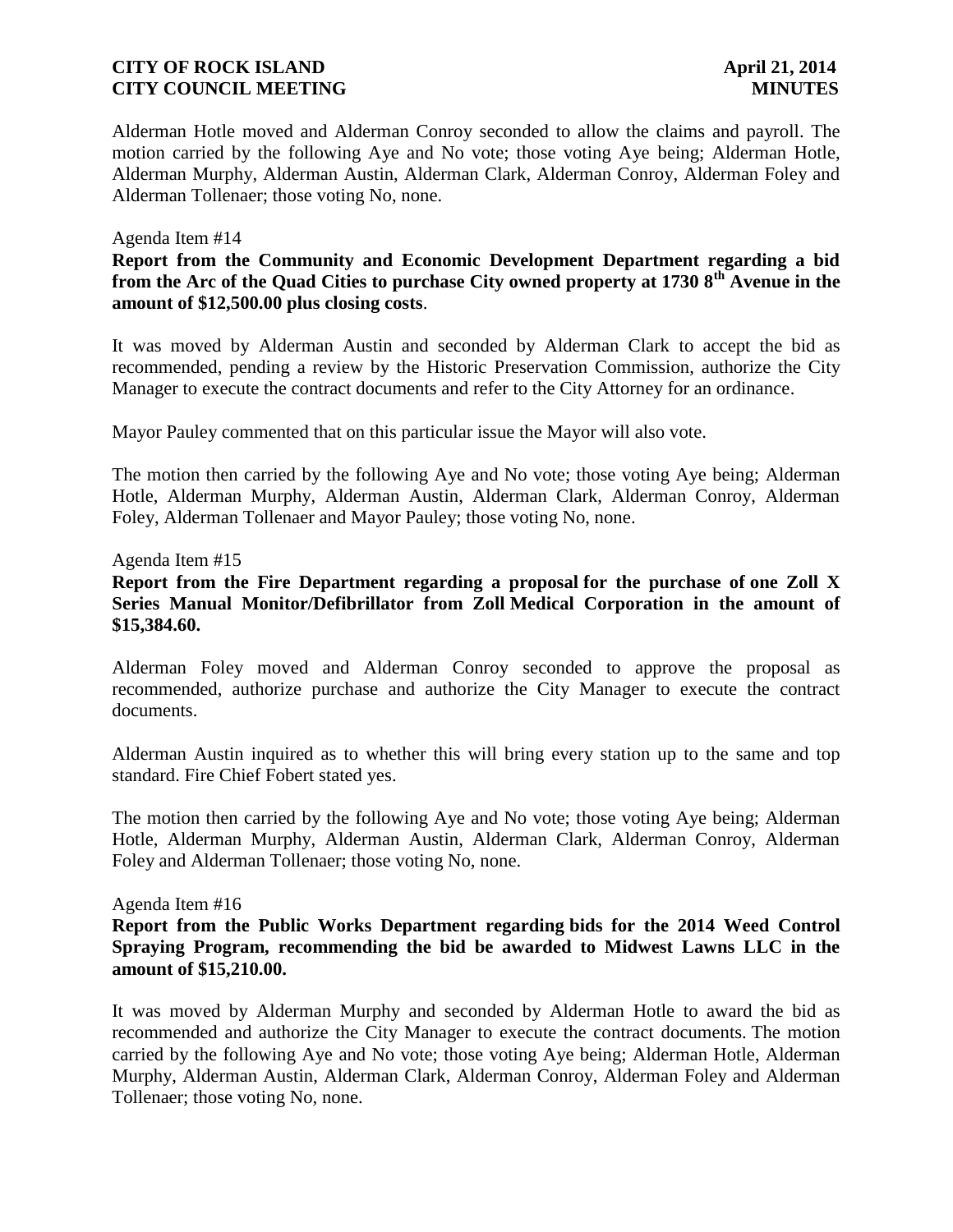#### Agenda Item #17

**Report from the Public Works Department regarding a proposal from Langman**  Construction for replacing the 34<sup>th</sup> Avenue water main from the railroad tracks to its **western terminus in the amount of \$69,980.00 and recommending that City crews perform the necessary pavement patching and landscaping work in the amount of \$42,000.00.** 

Alderman Conroy moved and Alderman Murphy seconded to approve the proposal as recommended, authorize City crews to perform the pavement patching and landscaping and authorize the City Manager to execute the contract documents. The motion carried by the following Aye and No vote; those voting Aye being; Alderman Hotle, Alderman Murphy, Alderman Austin, Alderman Clark, Alderman Conroy, Alderman Foley and Alderman Tollenaer; those voting No, none.

#### Agenda Item #18

## **Report from the Public Works Department regarding the 2014 Pavement Marking Program, recommending to extend the 2013 maintenance contract with Peterson Parking Lot Striping, Inc. in order to perform the required maintenance through 2014.**

It was moved by Alderman Hotle and seconded by Alderman Austin to approve the extension as recommended. The motion carried by the following Aye and No vote; those voting Aye being; Alderman Hotle, Alderman Murphy, Alderman Austin, Alderman Clark, Alderman Conroy, Alderman Foley and Alderman Tollenaer; those voting No, none.

Agenda Item #19

**Report from the Community and Economic Development Department regarding a contract with Kucera International, Inc. for aerial mapping/photography services as it relates to the Greater Quad Cities Region 2014 Aerial Mapping project and payment in the amount of \$101,839.00 for aerial related products**.

Mayor Pauley stated that there is a motion on the floor in which it was moved by Alderman Tollenaer and seconded by Alderman Hotle to approve the contract and payment as recommended and authorize the City Manager to execute the contract documents.

Mayor Pauley inquired as to whether the motion still stands. Alderman Tollenaer stated yes, it does. Mayor Pauley then inquired as to whether the second still stands. Alderman Hotle stated yes.

The motion then carried by the following Aye and No vote; those voting Aye being; Alderman Hotle, Alderman Murphy, Alderman Austin, Alderman Clark, Alderman Conroy, Alderman Foley and Alderman Tollenaer; those voting No, none.

Agenda Item #20

**Report from the Community and Economic Development Department regarding a first amendment to the landscaping agreement with LRC Developers, Inc. dated September 15, 2012.**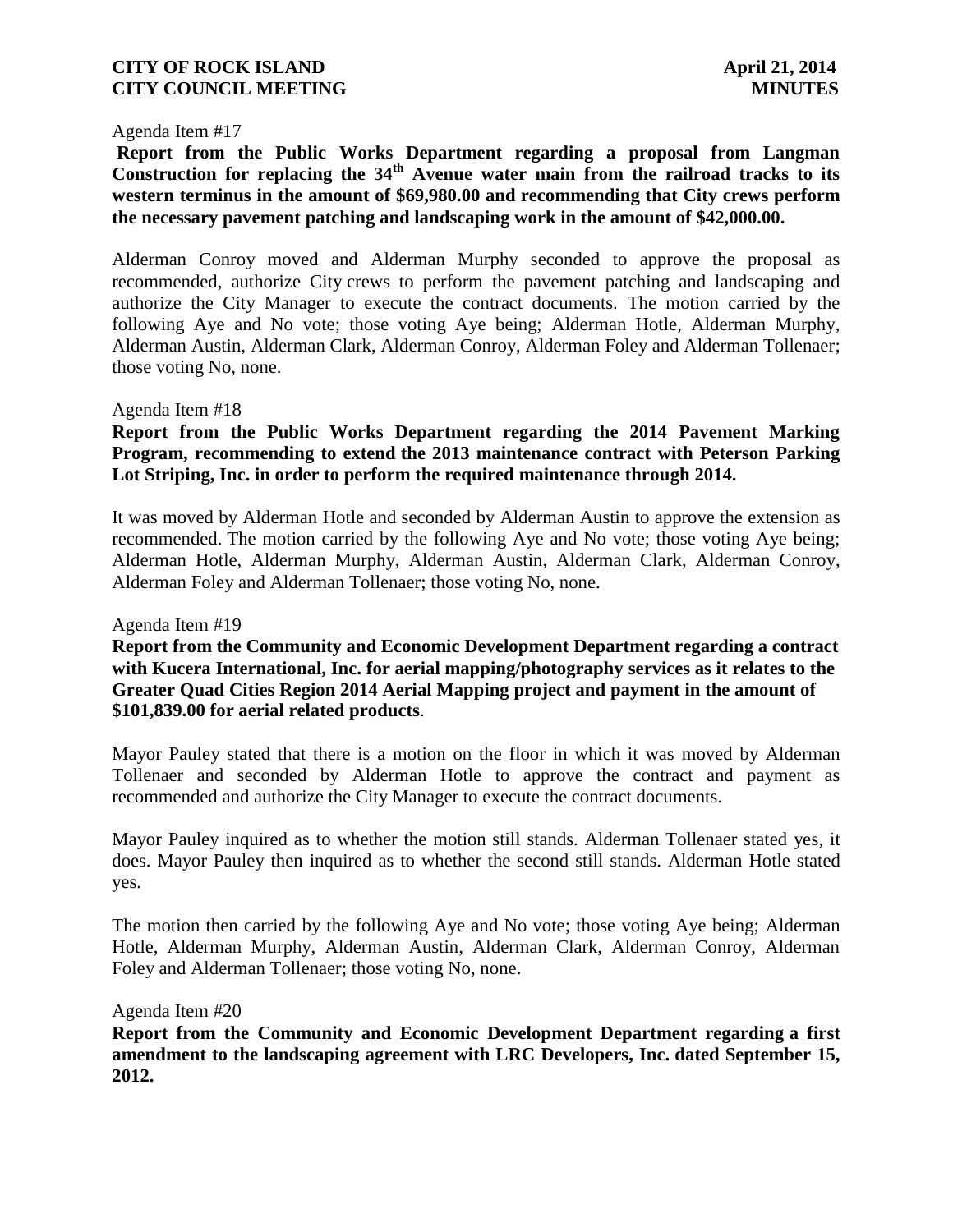Alderman Murphy moved and Alderman Hotle seconded to approve the first amendment as recommended, subject to minor attorney modifications and authorize the City Manager to execute the contract documents.

Discussion followed. Alderman Tollenaer inquired as to what the amendment is for; this contract is two years old.

Community and Economic Development Director Jeff Eder stated that the amendment came up when some of the legal team over at LRC were working with the banks on the Hill and Valley contract; they had some questions because of the different types of financing involved. Mr. Eder added that they would be crossing and using some of this property, which was always the intent of the original agreement. Mr. Eder offered that they asked the City to make some modifications. Mr. Eder advised that this is coming back with clearer and much more defined language as a traditional easement. Mr. Eder commented that the City is making the banks satisfied. Mr. Eder advised that in regards to the area, there are a lot of things going on with the redevelopment and there are some confusing property lines.

Alderman Murphy clarified that the City owns the road and the landscaping next to the road and LRC has been maintaining it. Alderman Murphy added that now the City is giving them the easement to use that road and they will continue to maintain it.

Mr. Eder stated yes and it is believed that they always had the right to use the road, which is what the first agreement was; it makes it much clearer for the bankers involved and the title companies that were doing the research. Mr. Eder stated that this clarifies everything.

After discussion, the motion carried by the following Aye and No vote; those voting Aye being; Alderman Hotle, Alderman Murphy, Alderman Austin, Alderman Clark, Alderman Conroy, Alderman Foley and Alderman Tollenaer; those voting No, none.

Agenda Item #21

# **Report from the Community and Economic Development Department regarding a Special Ordinance ceding the City's 2014 private activity volume bonding cap to the Quad Cities Regional Economic Development Authority.**

It was moved by Alderman Austin and seconded by Alderman Murphy to consider, suspend the rules and pass the ordinance. The motion carried by the following Aye and No vote; those voting Aye being; Alderman Hotle, Alderman Murphy, Alderman Austin, Alderman Clark, Alderman Conroy, Alderman Foley and Alderman Tollenaer; those voting No, none.

Agenda Item #22

# **Report from the Public Works Department regarding a Resolution appropriating \$1,263,712.49 of Motor Fuel Tax funds for street maintenance.**

Alderman Tollenaer moved and Alderman Clark seconded to adopt the resolution. The motion carried by the following Aye and No vote; those voting Aye being; Alderman Hotle, Alderman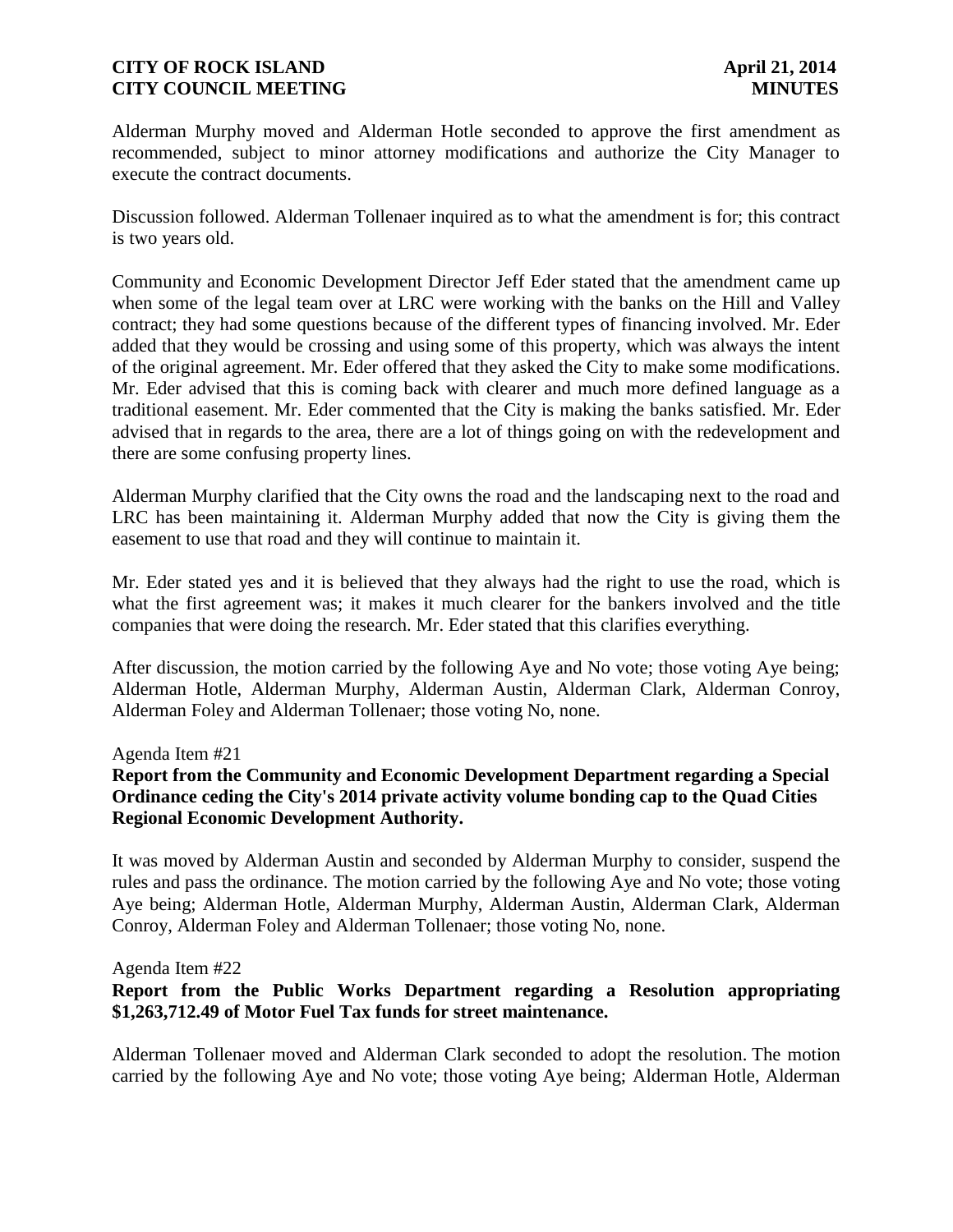Murphy, Alderman Austin, Alderman Clark, Alderman Conroy, Alderman Foley and Alderman Tollenaer; those voting No, none.

#### Agenda Item #23

## **Report from the Public Works Department regarding an amended Resolution appropriating \$960,957.51 of Motor Fuel Tax funds for street maintenance for 2013**.

Alderman Hotle moved and Alderman Austin seconded to adopt the resolution. The motion carried by the following Aye and No vote; those voting Aye being; Alderman Hotle, Alderman Murphy, Alderman Austin, Alderman Clark, Alderman Conroy, Alderman Foley and Alderman Tollenaer; those voting No, none.

## Agenda Item #24

# **Report from the Community and Economic Development Department regarding a Resolution for the adoption of the proposed Comprehensive Plan.**

Alderman Hotle moved and Alderman Conroy seconded to adopt the resolution as recommended and authorize City staff to transmit the adopted plan to the State of Illinois as required by the funding grant. The motion carried by the following Aye and No vote; those voting Aye being; Alderman Hotle, Alderman Murphy, Alderman Austin, Alderman Clark, Alderman Conroy, Alderman Foley and Alderman Tollenaer; those voting No, none.

Agenda Item #25

# **Report from the Community and Economic Development Department regarding a contribution in the amount of \$10,000.00 to the Employer Assisted Housing Program in support of Arsenal employees who are seeking to purchase a home in Rock Island.**

Alderman Conroy moved and Alderman Foley seconded to approve the contribution as recommended. The motion carried by the following Aye and No vote; those voting Aye being; Alderman Hotle, Alderman Murphy, Alderman Austin, Alderman Clark, Alderman Conroy, Alderman Foley and Alderman Tollenaer; those voting No, none.

#### Agenda Item #26

# **Report from the Mayor regarding appointments and reappointments to the Preservation Commission, Board of Zoning Appeals, Neighborhood Partners and Planning Commission.**

It was moved by Alderman Conroy and seconded by Alderman Austin to approve the appointments and reappointments as recommended.

Discussion followed. Alderman Hotle stated that she would not be supporting this item. Alderman Hotle advised that there is several board appointments put together in one report. Alderman Hotle stated that there were some that she supports and some that she does not support. Alderman Hotle indicated that she is hoping that the City can get new people on the City's boards and commissions. Alderman Hotle advised that tonight, out of 10, the City is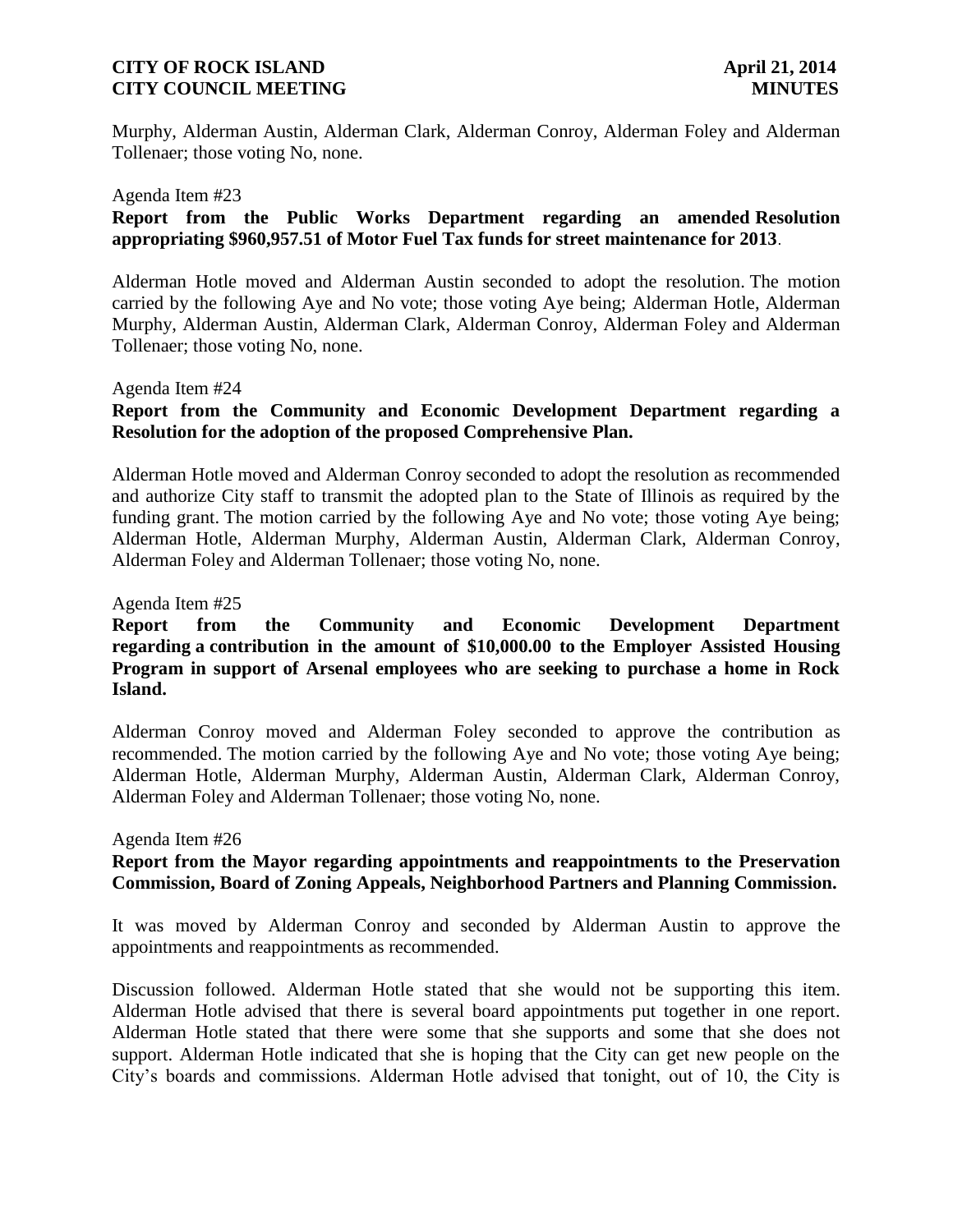appointing two new ones and there are eight reappointments. Alderman Hotle added that she is hoping for more new opinions and new faces on the commissions.

After discussion, the motion carried by the following Aye and No vote; those voting Aye being; Alderman Murphy, Alderman Austin, Alderman Clark, Alderman Conroy, Alderman Foley and Alderman Tollenaer; those voting No, Alderman Hotle.

Anthony Heddleston was appointed to the Preservation Commission for a three year term expiring in March 2017. Craig Kavensky and Italo "Lo" Milani were reappointed to the Preservation Commission for three year terms expiring in March 2017.

Gary Snyder and Karen Williams were reappointed to the Board of Zoning Appeals for three year terms expiring in April 2017.

Joe Hart, Janet Moline and Joy Murphy (as Alternate Council Representative) were reappointed to Neighborhood Partners for three year terms expiring in February 2017.

Andrew Dasso was appointed to the Planning Commission for a three year term expiring in April 2017. Ted Johnson, Jason Lopez and Bruce Peterson were reappointed to the Planning Commission for three year terms expiring in April 2017.

## Agenda Item #27

**Report from the City Clerk regarding a request from Cool Beanz Coffeehouse and Against the Grain for outdoor entertainment on Saturday, May 31, 2014 from noon to 5:00 pm, a request to close a portion of the alley between 1325 30th Street and 1340 31st Street and to allow alcohol outside until 9:00 pm in the enclosed area**.

It was moved by Alderman Murphy and seconded by Alderman Austin to approve the outdoor entertainment as recommended, the partial alley closing and the request for alcohol outside until 9:00 pm in the enclosed area, subject to complying with all liquor license regulations and subject to being closed down early if noise complaints are received.

Discussion followed. Alderman Murphy inquired upon Annette Zapolis of 2036 40<sup>th</sup> Street and owner of Cool Beanz to step forward.

Alderman Murphy inquired as to whether Cool Beanz is working with the College Hill District and Against the Grain and as to whether this is for the Retro Rally event.

Ms. Zapolis stated that this is in conjunction with the Retro Rally event.

Alderman Murphy and Ms. Zapolis discussed the sound amplification as it related to the time component. Ms. Zapolis stated that the band will play from 1:00 pm to 3:00 pm. Ms. Zapolis added that before the band plays and after the band plays, the sound amplification will be stereo music.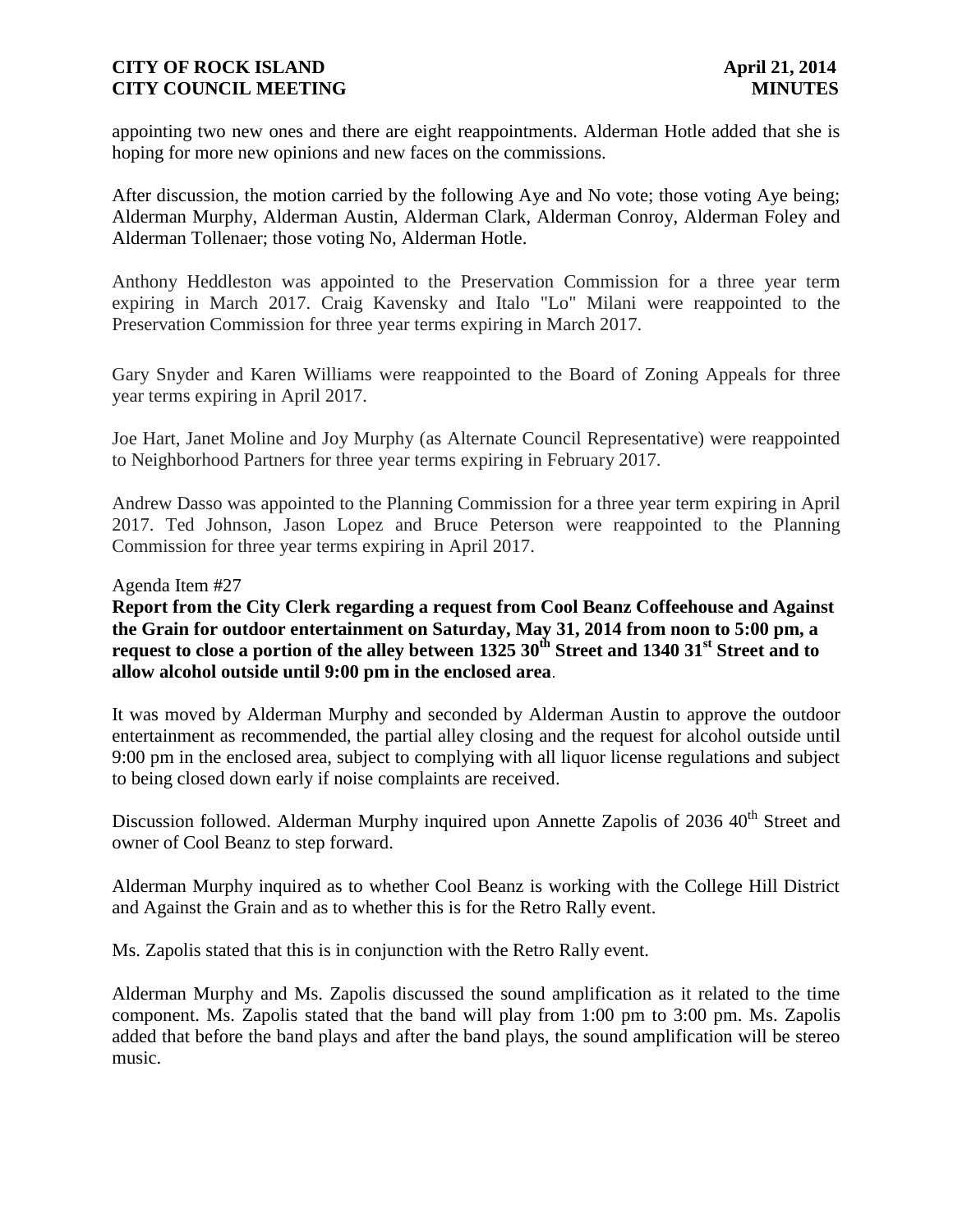Alderman Murphy inquired as to whether noon to 5:00 pm is the actual time for all of the sound amplification. Ms. Zapolis stated yes.

After discussion, the motion carried by the following Aye and No vote; those voting Aye being; Alderman Hotle, Alderman Murphy, Alderman Austin, Alderman Clark, Alderman Conroy, Alderman Foley and Alderman Tollenaer; those voting No, none.

## Agenda Item #28

**Report from the City Clerk regarding a request from the First Baptist Church for a Sound Amplification Permit for Friday, August 15, 2014 from 8:00 pm to 11:00 pm for a Summer Outdoor Family Theater event at 3020 30th Street.**

Alderman Tollenaer moved and Alderman Foley seconded to approve the sound amplification permit as recommended. The motion carried by the following Aye and No vote; those voting Aye being; Alderman Hotle, Alderman Murphy, Alderman Austin, Alderman Clark, Alderman Conroy, Alderman Foley and Alderman Tollenaer; those voting No, none.

## Agenda Item #29

**Report from the City Clerk regarding a request from the Platinum Hospitality Group, LLC (Gendler's - Black Ram) to have live entertainment (music) outside on the patio on Fridays and Saturdays from 11:00 am to 11:00 pm and on Sunday afternoons from 11:00 am to 7:00 pm beginning April 1 to November 10, 2014.**

It was moved by Alderman Murphy and seconded by Alderman Hotle to approve the outdoor entertainment as recommended, subject to complying with all liquor license regulations and fencing regulations, and subject to being closed down early if noise complaints are received.

Discussion followed.

Alderman Murphy inquired upon Mr. Ben Requet of 34 Wildwood Drive to step forward. Alderman Murphy discussed the Retro Rally event and Council's approval of Kavanaugh's live music from 5:00 pm to 11:00 pm last week. Alderman Murphy was concerned that there may be too many events across the street from each other. Alderman Murphy stated that she thought that it may work better for the event itself and for the neighborhood if Gendler's music would start at 5:00 pm on May  $31<sup>st</sup>$  when the music would be stopping at the other events.

Mr. Requet stated that he thought that would be just fine. Alderman Murphy commented that as a neighborhood business there are quite a few hours requested.

Alderman Conroy was concerned about music three times in a row on Friday and Saturday nights and Sundays. Alderman Conroy inquired as to whether Gendler's has any schedule or do they want this open in case they have something.

Mr. Requet stated that typically, they are closed on Sundays. However, people have inquired on several occasions for a Sunday brunch with some light Jazz music and that was kind of the intent for the request on Sundays.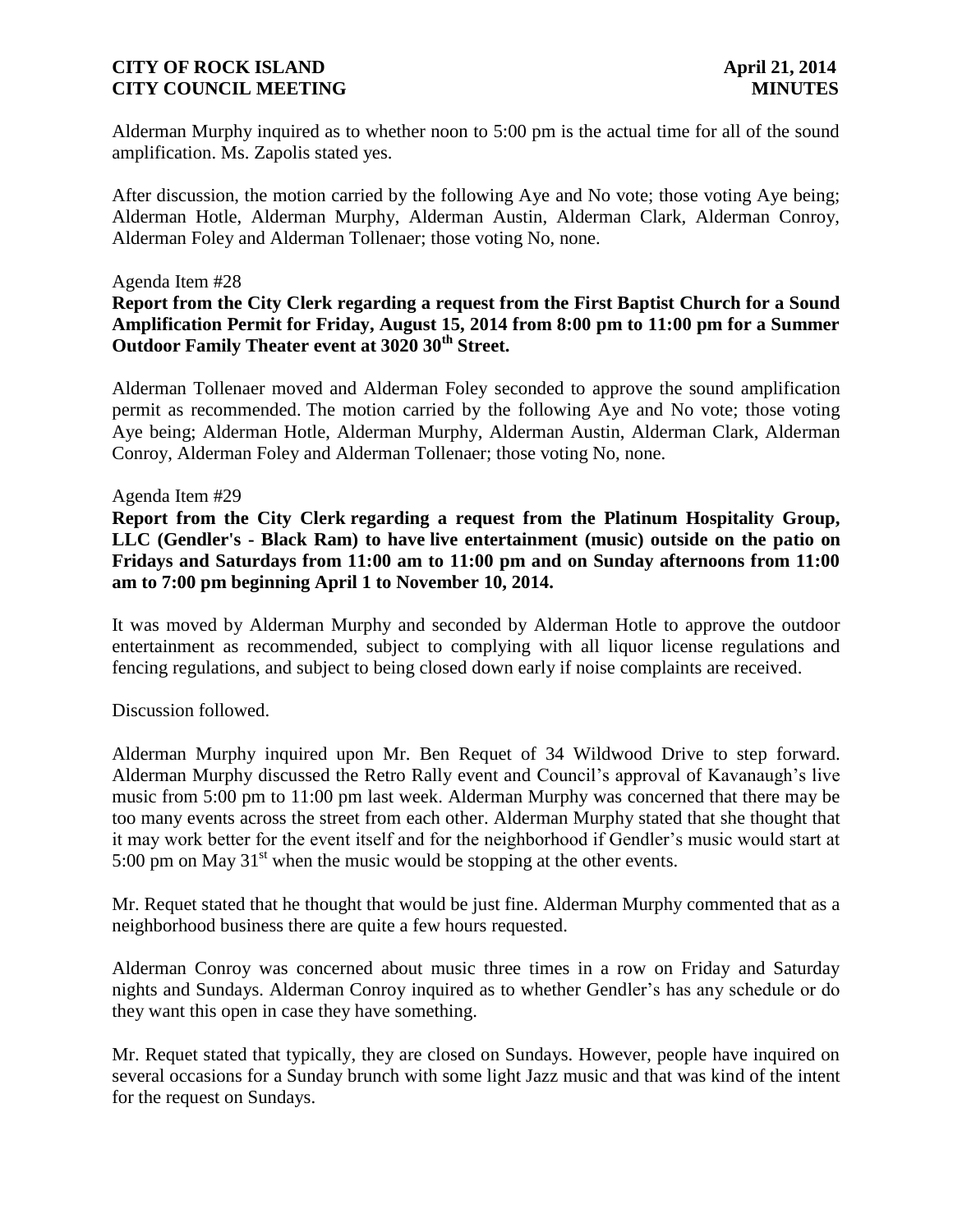Alderman Austin stated that he has been by there and the majority of the time it is quiet background music. Alderman Austin added that if someone is walking down the street, the music may not be heard and across the street, the music may not be noticed.

Alderman Conroy inquired about fencing. Mr. Requet stated that it would be small temporary fencing.

After discussion, Alderman Murphy moved to amend the motion to make an exception for May  $31<sup>st</sup>$  only that the music would be from 5:00 pm to 11:00 pm, Alderman Austin seconded the motion. The motion carried by the following Aye and No vote; those voting Aye being; Alderman Hotle, Alderman Murphy, Alderman Austin, Alderman Clark, Alderman Conroy and Alderman Foley; those voting No, Alderman Tollenaer.

The original amended motion reads as follows:

It was moved by Alderman Murphy and seconded by Alderman Hotle to approve the outdoor entertainment as recommended with the exception for May  $31<sup>st</sup>$  only that the music would be from 5:00 pm to 11:00 pm, subject to complying with all liquor license regulations and fencing regulations, and subject to being closed down early if noise complaints are received. The motion carried by the following Aye and No vote; those voting Aye being; Alderman Hotle, Alderman Murphy, Alderman Austin, Alderman Clark, Alderman Conroy, Alderman Foley and Alderman Tollenaer; those voting No, none.

Agenda Item #30 **Other Business.**

Alderman Murphy stated that the Keystone Neighborhood Association will hold their Urban Garden Fair on April  $26<sup>th</sup>$  from 9:00 am to noon. Alderman Murphy commented that this is a great little event. Alderman Murphy stated that if you are a gardener and would like to learn more or if you are not a gardener and would like to be one, contact the Keystone Neighborhood Association and sign up for the event.

Alderman Murphy reminded everyone to Shop Rock Island. Alderman Murphy stated that Oh Nuts is a specialty shop and they are currently located in Rock Valley Plaza, but they will be moving to a new location, which is the College Hill District at the corner of  $12<sup>th</sup>$  Avenue and  $30<sup>th</sup>$ Street. Alderman Murphy stated that at their new location, they will start offering frozen yogurt, smoothies and homemade chocolate chip cookies. Alderman Murphy indicated that their hours will be 9:00 am to 6:00 pm, Monday through Friday and 9:00 am to 3:00 pm on Saturdays. Alderman Murphy encouraged everyone to check out their new location. Alderman Murphy commented that Oh Nuts has candy, nuts, gift baskets and lots of little specialty gifts. Alderman Murphy added that they will be opening on Monday, April  $28<sup>th</sup>$  at their new location. Alderman Murphy encouraged everyone to shop local.

Mr. Andrew Dasso of 3512 38<sup>th</sup> Street stepped forward. Mr. Dasso stated that he has been newly appointed to the Planning Commission and is looking forward to joining the Planning Commission and working with the planning staff.